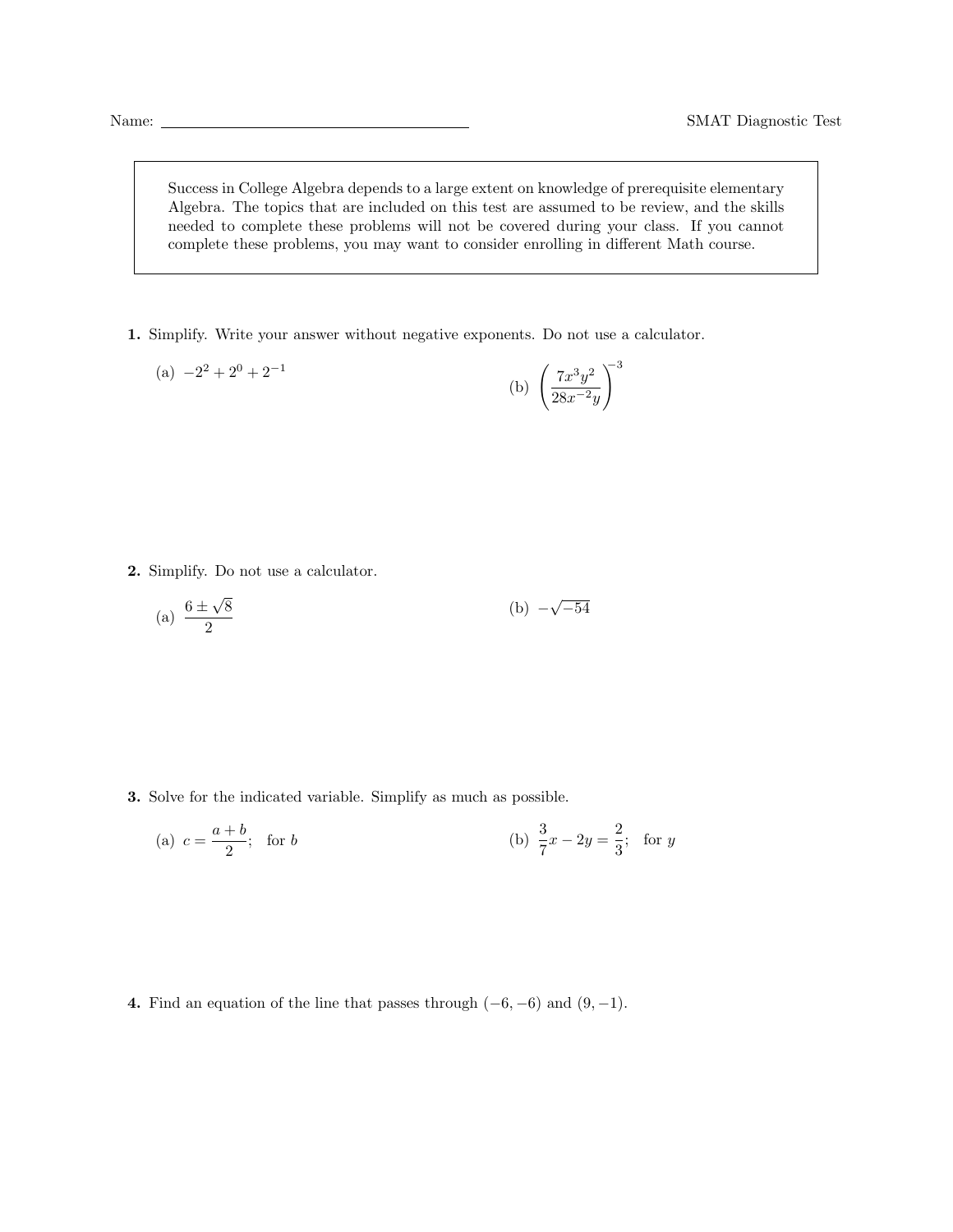## 5. Graph  $4x - 6y = 18$ .



## 6. Factor completely.

(a) 
$$
x^3y - 36xy
$$
 (c)  $2x + 6 - x^2 - 3x$ 

(b) 
$$
4y^2 - 16y + 15
$$
 (d)  $3x^3 - 2x^2 + 27x - 18$ 

7. Simplify.

(a) 
$$
\frac{2x^2 - x - 1}{x^2 + 4x - 21} \cdot \frac{x + 7}{2x + 1}
$$
 (b) 
$$
\frac{x^2}{x^2 - 4} - \frac{x + 1}{x + 2}
$$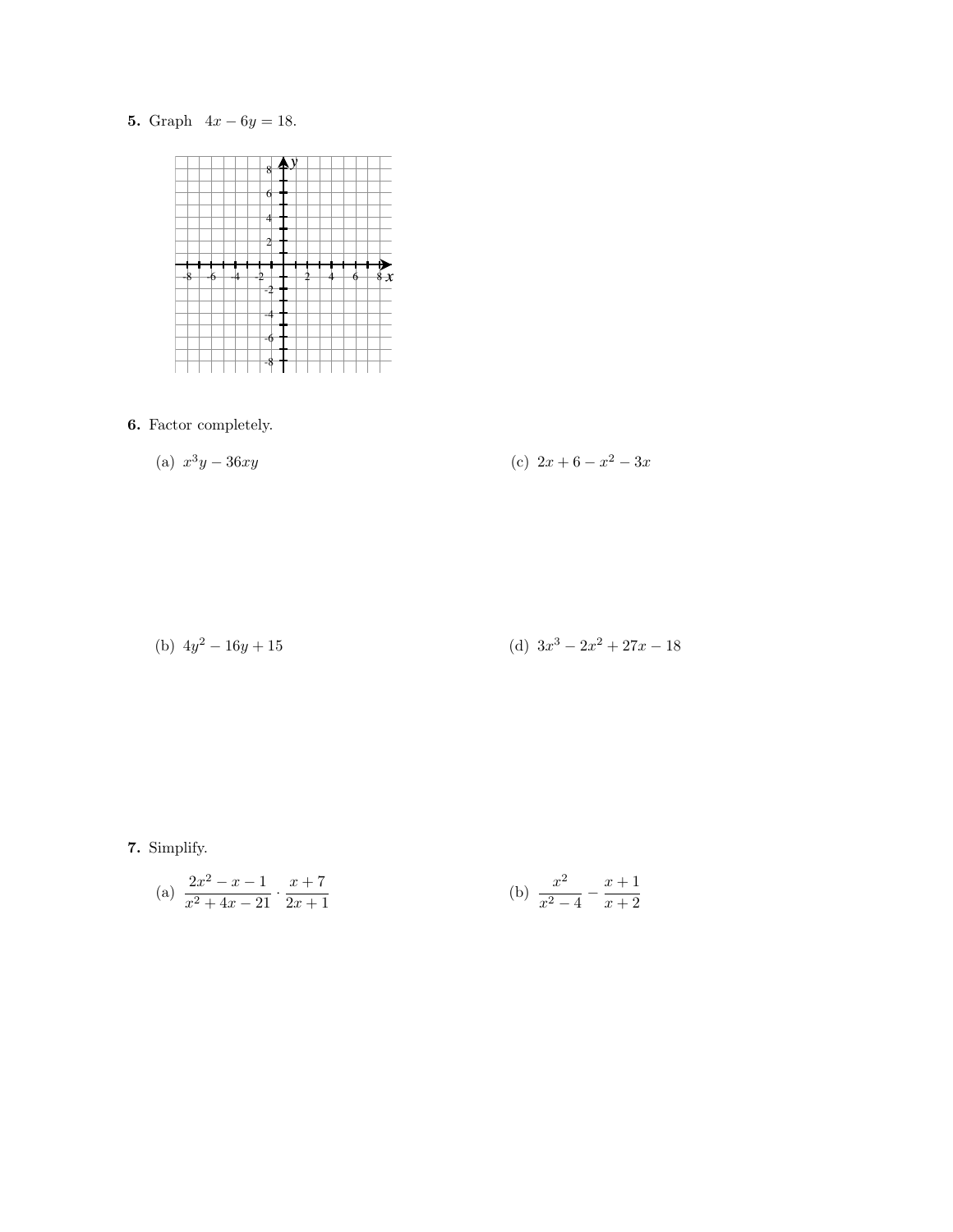8. Solve.

(a) 
$$
x^2 - x - 12 = 0
$$
   
 (d)  $5 - 3x \le 17$ 

(b) 
$$
49x^2 = 100
$$
 (e)  $x + 5 = \frac{6}{x}$ 

(c) 
$$
\frac{2x}{x+1} = \frac{2x-1}{x}
$$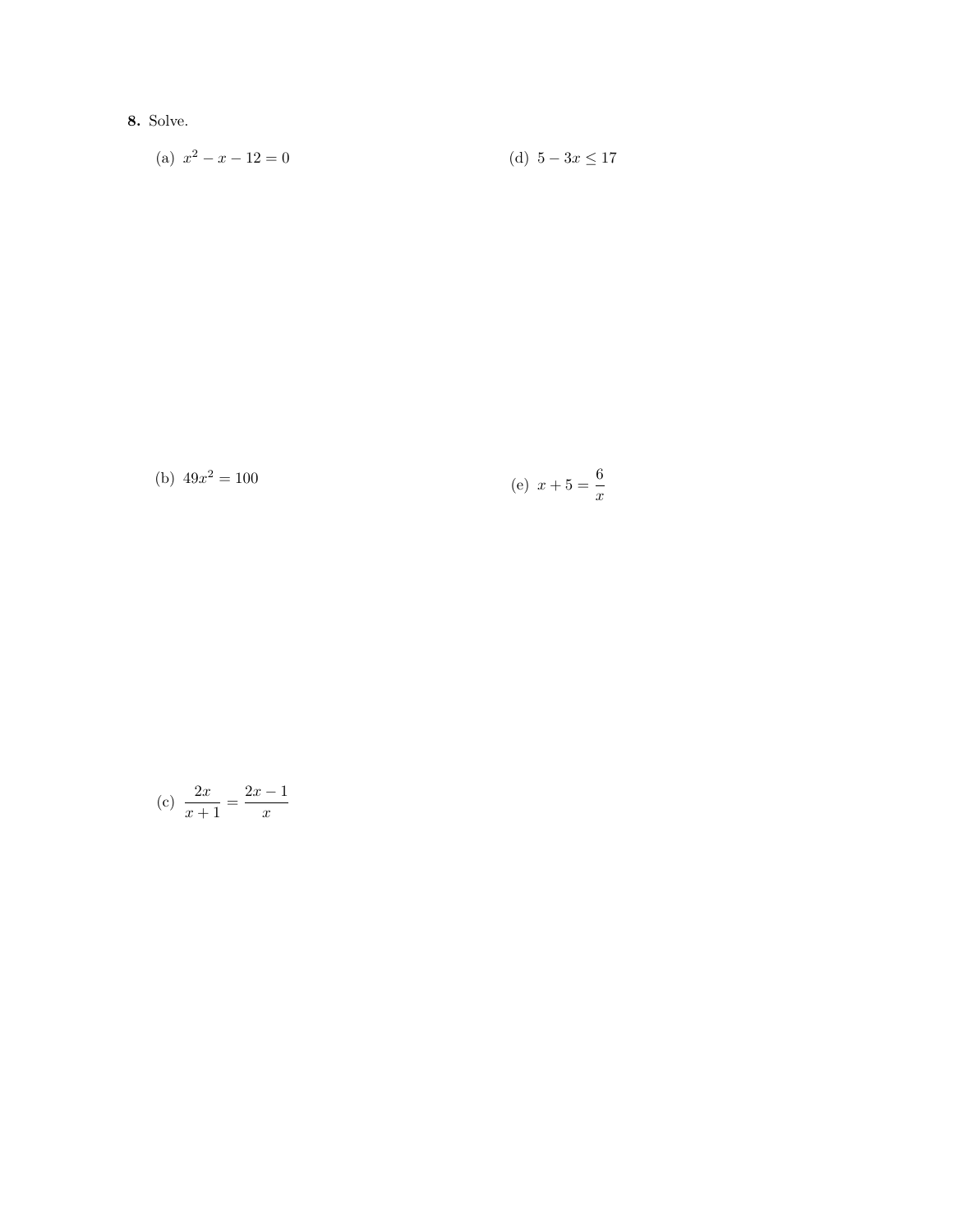9. Solve.

$$
-\frac{2}{x} = \frac{7}{x-9} - 1
$$

10. Use the graph below to answer the following.



(a) Find  $f(6)$ . (b) For what values of x is  $f(x) = 0$ ?